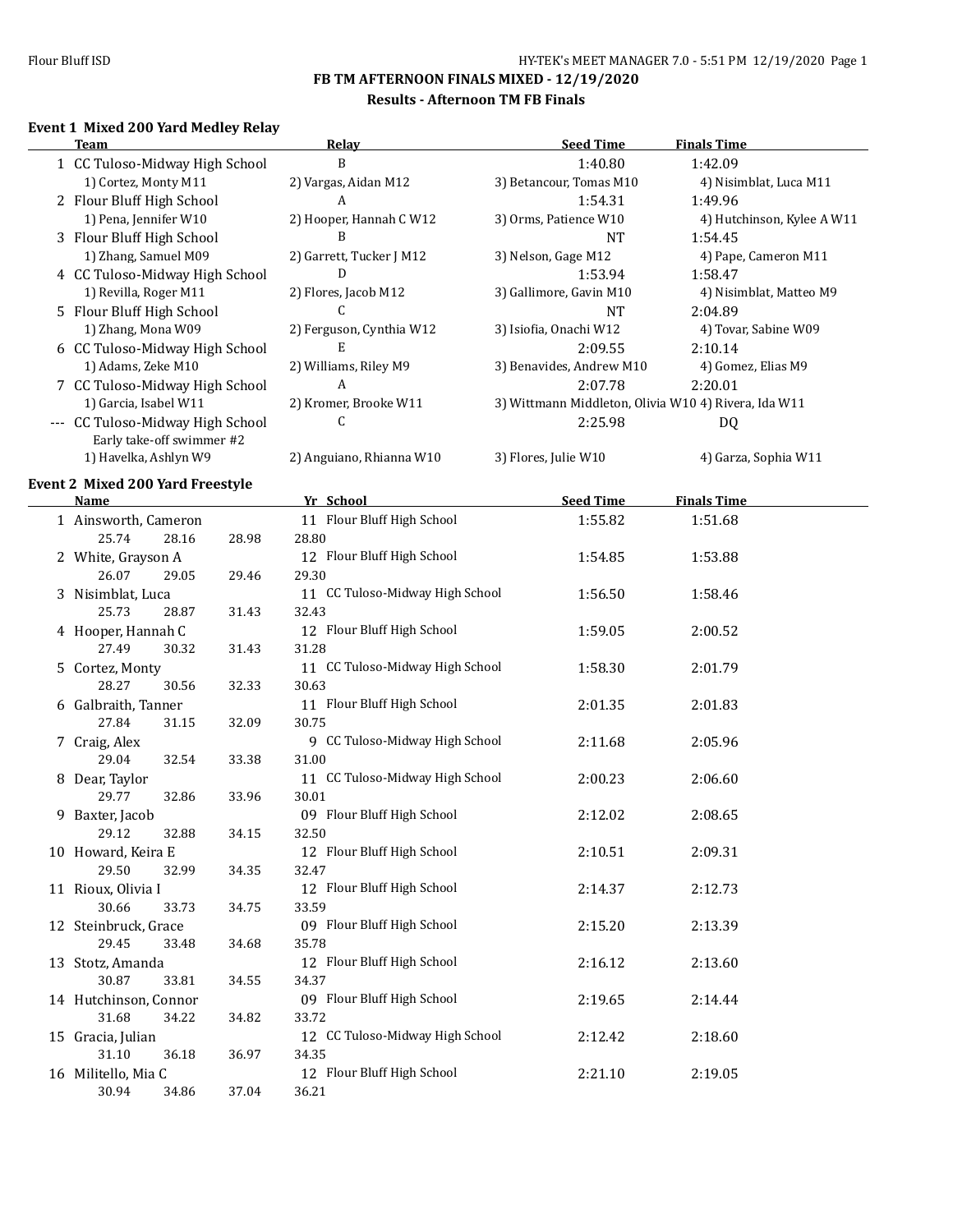#### **Results - Afternoon TM FB Finals**

## **(Event 2 Mixed 200 Yard Freestyle)**

| <b>Name</b>                      |       | Yr School                       | <b>Seed Time</b> | <b>Finals Time</b> |  |
|----------------------------------|-------|---------------------------------|------------------|--------------------|--|
| 17 Morgenroth, Avery             |       | 09 Flour Bluff High School      | 2:20.06          | 2:20.50            |  |
| 33.46<br>35.75                   | 36.19 | 35.10                           |                  |                    |  |
| 18 Lane, Nathan                  |       | 09 Flour Bluff High School      | 2:22.27          | 2:21.84            |  |
| 33.37<br>36.60                   | 37.13 | 34.74                           |                  |                    |  |
| 19 Garcia, Anika                 |       | 09 Flour Bluff High School      | 2:34.18          | 2:27.78            |  |
| 33.47<br>36.78                   | 39.04 | 38.49                           |                  |                    |  |
| 20 Rodriguez, Mikayla            |       | 12 Flour Bluff High School      | 2:27.39          | 2:29.12            |  |
| 33.19<br>37.98                   | 39.38 | 38.57                           |                  |                    |  |
| 21 Djilali, Jamal                |       | 09 Flour Bluff High School      | 2:27.41          | 2:29.33            |  |
| 33.80<br>38.54                   | 39.40 | 37.59                           |                  |                    |  |
| 22 Flores, Julie                 |       | 10 CC Tuloso-Midway High School | 2:31.13          | 2:31.08            |  |
| 34.31<br>38.50                   | 40.30 | 37.97                           |                  |                    |  |
| 23 Lee, Alivia                   |       | 09 Flour Bluff High School      | 2:28.27          | 2:31.09            |  |
| 33.62<br>39.65                   | 40.35 | 37.47                           |                  |                    |  |
| 24 Kromer, Brooke                |       | 11 CC Tuloso-Midway High School | 2:45.91          | 2:39.51            |  |
| 35.74<br>41.63                   | 42.26 | 39.88                           |                  |                    |  |
| <b>Event 3 Mixed 200 Yard IM</b> |       |                                 |                  |                    |  |
| <b>Name</b>                      |       | Yr School                       | <b>Seed Time</b> | <b>Finals Time</b> |  |
| 1 Vargas, Aidan                  |       | 12 CC Tuloso-Midway High School | 1:56.62          | 2:01.28            |  |
| 26.00<br>31.68                   | 34.62 | 28.98                           |                  |                    |  |
| 2 Orms, Patience                 |       | 10 Flour Bluff High School      | 2:23.48          | 2:12.10            |  |
| 28.46<br>34.47                   | 37.98 | 31.19                           |                  |                    |  |
| 3 Schlesinger, DJ J              |       | 12 Flour Bluff High School      | 2:22.57          | 2:20.57            |  |
| 30.39<br>37.63                   | 39.99 | 32.56                           |                  |                    |  |
| 4 Pape, Cameron                  |       | 11 Flour Bluff High School      | 2:23.08          | 2:23.31            |  |
| 30.51<br>37.42                   | 43.96 | 31.42                           |                  |                    |  |
| 5 Zhang, Samuel                  |       | 09 Flour Bluff High School      | 2:28.97          | 2:27.09            |  |
| 30.29<br>36.84                   | 47.43 | 32.53                           |                  |                    |  |
| 6 Nisimblat, Matteo              |       | 9 CC Tuloso-Midway High School  | 2:26.82          | 2:29.33            |  |
| 30.45<br>39.11                   | 46.84 | 32.93                           |                  |                    |  |
| 7 Zhang, Mona                    |       | 09 Flour Bluff High School      | 2:29.14          | 2:29.46            |  |
| 32.41<br>36.16                   | 46.31 | 34.58                           |                  |                    |  |
| 8 Garcia, Isabel                 |       | 11 CC Tuloso-Midway High School | 2:26.23          | 2:30.31            |  |
| 32.79<br>38.44                   | 45.75 | 33.33                           |                  |                    |  |
| 9 Nguyen, Xander                 |       | 09 Flour Bluff High School      | 2:35.12          | 2:34.19            |  |
| 34.45<br>40.46                   | 43.78 | 35.50                           |                  |                    |  |
| 10 Flores, Jacob                 |       | 12 CC Tuloso-Midway High School | 2:28.97          | 2:36.53            |  |
| 34.48<br>42.86                   | 44.88 | 34.31                           |                  |                    |  |
| 11 Griffin, Corbin               |       | 10 Flour Bluff High School      | <b>NT</b>        | 2:38.90            |  |
| 34.35<br>40.20                   | 47.98 | 36.37                           |                  |                    |  |
| 12 Xie, Alex                     |       | 09 Flour Bluff High School      | 2:37.50          | 2:40.19            |  |
| 34.06<br>42.00                   | 48.61 | 35.52                           |                  |                    |  |
| 13 Benavides, Andrew             |       | 10 CC Tuloso-Midway High School | 2:36.17          | 2:42.45            |  |
| 32.31<br>43.05                   | 49.21 | 37.88                           |                  |                    |  |
| 14 Tovar, Sabine                 |       | 09 Flour Bluff High School      | 2:49.25          | 2:44.63            |  |
| 37.00<br>39.85                   | 52.27 | 35.51                           |                  |                    |  |
| 15 Anguiano, Rhianna             |       | 10 CC Tuloso-Midway High School | 2:54.44          | 2:53.03            |  |
| 39.39<br>43.31                   | 49.19 | 41.14                           |                  |                    |  |

## **Event 4 Mixed 50 Yard Freestyle**

| <b>Name</b>         | Yr School                       | Seed Time | <b>Finals Time</b> |  |
|---------------------|---------------------------------|-----------|--------------------|--|
| Betancour, Tomas    | 10 CC Tuloso-Midway High School | 22.57     | 22.88              |  |
| 2 Garrett, Tucker J | 12 Flour Bluff High School      | 24.59     | 24.73              |  |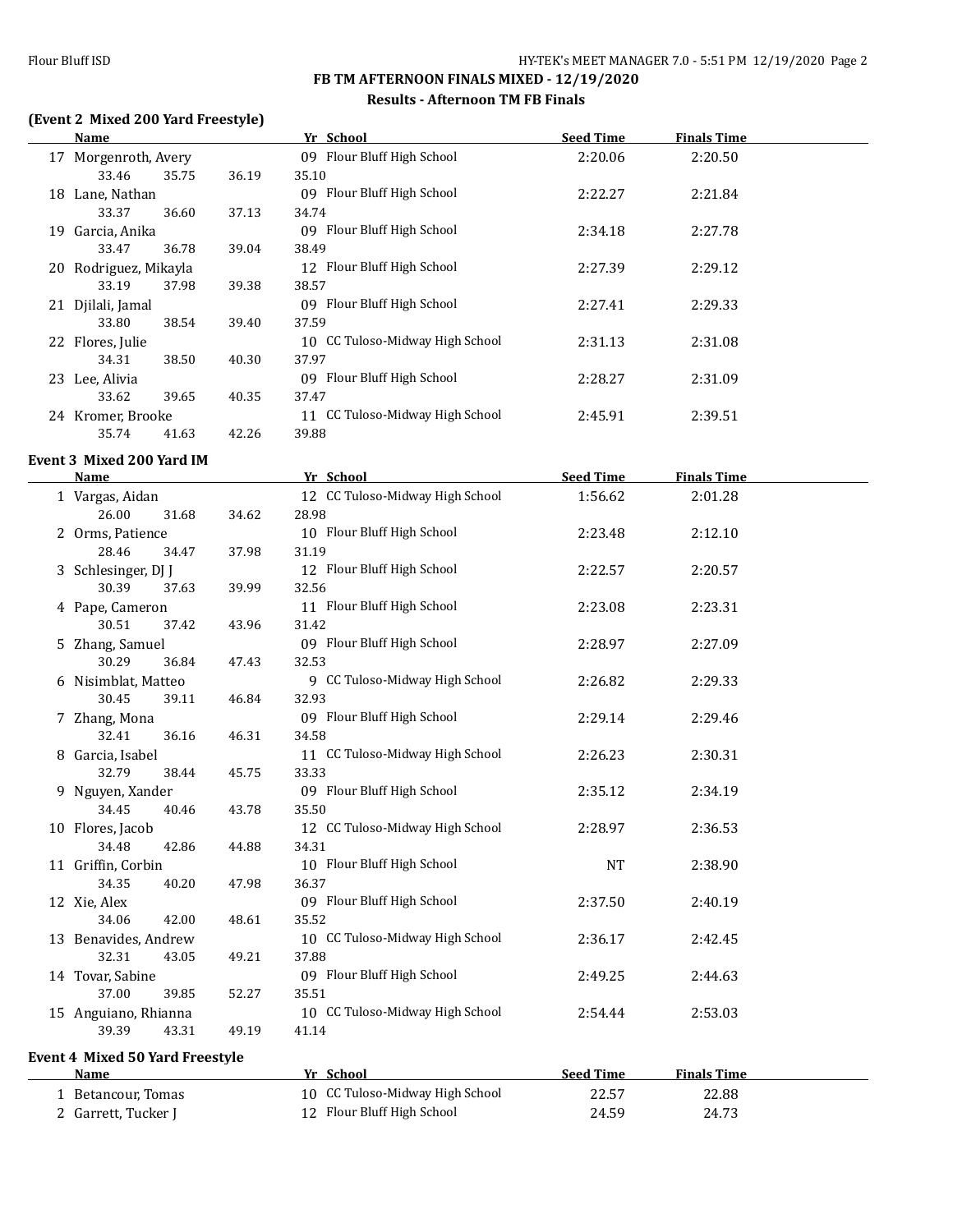#### **Results - Afternoon TM FB Finals**

## **(Event 4 Mixed 50 Yard Freestyle)**

| <u>Name</u>                                     | Yr School                       | <b>Seed Time</b> | <b>Finals Time</b> |  |
|-------------------------------------------------|---------------------------------|------------------|--------------------|--|
| 3 Hutchinson, Kylee A                           | 11 Flour Bluff High School      | 25.38            | 25.29              |  |
| 4 Nelson, Gage                                  | 12 Flour Bluff High School      | 25.17            | 25.34              |  |
| 5 Ames, Nicholas                                | 10 Flour Bluff High School      | 25.20            | 25.63              |  |
| 6 Gallimore, Gavin                              | 10 CC Tuloso-Midway High School | 26.12            | 26.19              |  |
| 7 Isiofia, Onachi                               | 12 Flour Bluff High School      | 27.63            | 27.84              |  |
| 8 Volesky, Julia                                | 10 Flour Bluff High School      | 27.11            | 28.01              |  |
| 9 Ciardelli, Shane                              | 09 Flour Bluff High School      | 28.29            | 29.11              |  |
| 10 Williams, Riley                              | 9 CC Tuloso-Midway High School  | 31.79            | 29.28              |  |
| 11 Rivera, Ida                                  | 11 CC Tuloso-Midway High School | 29.96            | 29.39              |  |
| 12 Rosenbaum, Ryan                              | 9 CC Tuloso-Midway High School  | 30.77            | 31.07              |  |
| 13 Stotz, Ashley                                | 09 Flour Bluff High School      | 31.12            | 31.10              |  |
| --- Garibay, Jesse                              | 12 CC Tuloso-Midway High School | 33.97            | <b>NS</b>          |  |
| <b>Event 5 Mixed 100 Yard Butterfly</b>         |                                 |                  |                    |  |
| Name                                            | Yr School                       | <b>Seed Time</b> | <b>Finals Time</b> |  |
| 1 Betancour, Tomas                              | 10 CC Tuloso-Midway High School | 53.66            | 54.42              |  |
| 25.67<br>28.75                                  |                                 |                  |                    |  |
| 2 Pena, Jennifer                                | 10 Flour Bluff High School      | 1:02.43          | 58.02              |  |
| 27.38<br>30.64                                  |                                 |                  |                    |  |
| 3 Revilla, Roger                                | 11 CC Tuloso-Midway High School | 56.18            | 58.46              |  |
| 26.10<br>32.36                                  |                                 |                  |                    |  |
| 4 Nelson, Gage                                  | 12 Flour Bluff High School      | 1:03.04          | 1:04.72            |  |
| 29.55<br>35.17                                  |                                 |                  |                    |  |
| 5 Nisimblat, Matteo                             | 9 CC Tuloso-Midway High School  | 1:09.49          | 1:05.16            |  |
| 30.58<br>34.58                                  |                                 |                  |                    |  |
| 6 Isiofia, Onachi                               | 12 Flour Bluff High School      | 1:06.54          | 1:06.05            |  |
| 30.27<br>35.78                                  |                                 |                  |                    |  |
| 7 Ferguson, Cynthia                             | 12 Flour Bluff High School      | 1:06.72          | 1:11.43            |  |
| 31.63<br>39.80                                  |                                 |                  |                    |  |
| 8 Xie, Alex                                     | 09 Flour Bluff High School      | 1:15.48          | 1:15.36            |  |
| 34.01<br>41.35                                  |                                 |                  |                    |  |
| 9 Liu, Linda                                    | 09 Flour Bluff High School      | 1:18.20          | 1:16.23            |  |
| 36.05<br>40.18                                  |                                 |                  |                    |  |
| 10 Tovar, Sabine                                | 09 Flour Bluff High School      | 1:20.58          | 1:18.92            |  |
| 36.46<br>42.46                                  | 10 CC Tuloso-Midway High School |                  |                    |  |
| 11 Wittmann Middleton, Olivia<br>37.07<br>44.66 |                                 | 1:17.26          | 1:21.73            |  |
| 12 Garza, Sophia                                | 11 CC Tuloso-Midway High School | 1:16.84          | 1:21.80            |  |
| 38.31<br>43.49                                  |                                 |                  |                    |  |
| 13 Garcia, Anika                                | 09 Flour Bluff High School      | 1:32.06          | 1:25.86            |  |
| 39.32<br>46.54                                  |                                 |                  |                    |  |
| 14 Havelka, Ashlyn                              | 9 CC Tuloso-Midway High School  | 1:26.58          | 1:28.86            |  |
| 39.82<br>49.04                                  |                                 |                  |                    |  |
| 15 Ciardelli, Shane                             | 09 Flour Bluff High School      | 1:22.08          | 1:29.66            |  |
| 38.39<br>51.27                                  |                                 |                  |                    |  |

#### **Event 6 Mixed 100 Yard Freestyle**

| Name                  |    | Yr School                       | <b>Seed Time</b> | <b>Finals Time</b> |
|-----------------------|----|---------------------------------|------------------|--------------------|
| 1 Ainsworth, Cameron  | 11 | Flour Bluff High School         | 50.70            | 50.52              |
| 2 Nisimblat, Luca     |    | 11 CC Tuloso-Midway High School | 50.75            | 52.39              |
| 3 Pape, Cameron       | 11 | Flour Bluff High School         | 57.27            | 55.71              |
| 4 Hooper, Hannah C    |    | 12 Flour Bluff High School      | 55.55            | 55.93              |
| 5 Hutchinson, Kylee A | 11 | Flour Bluff High School         | 55.47            | 56.02              |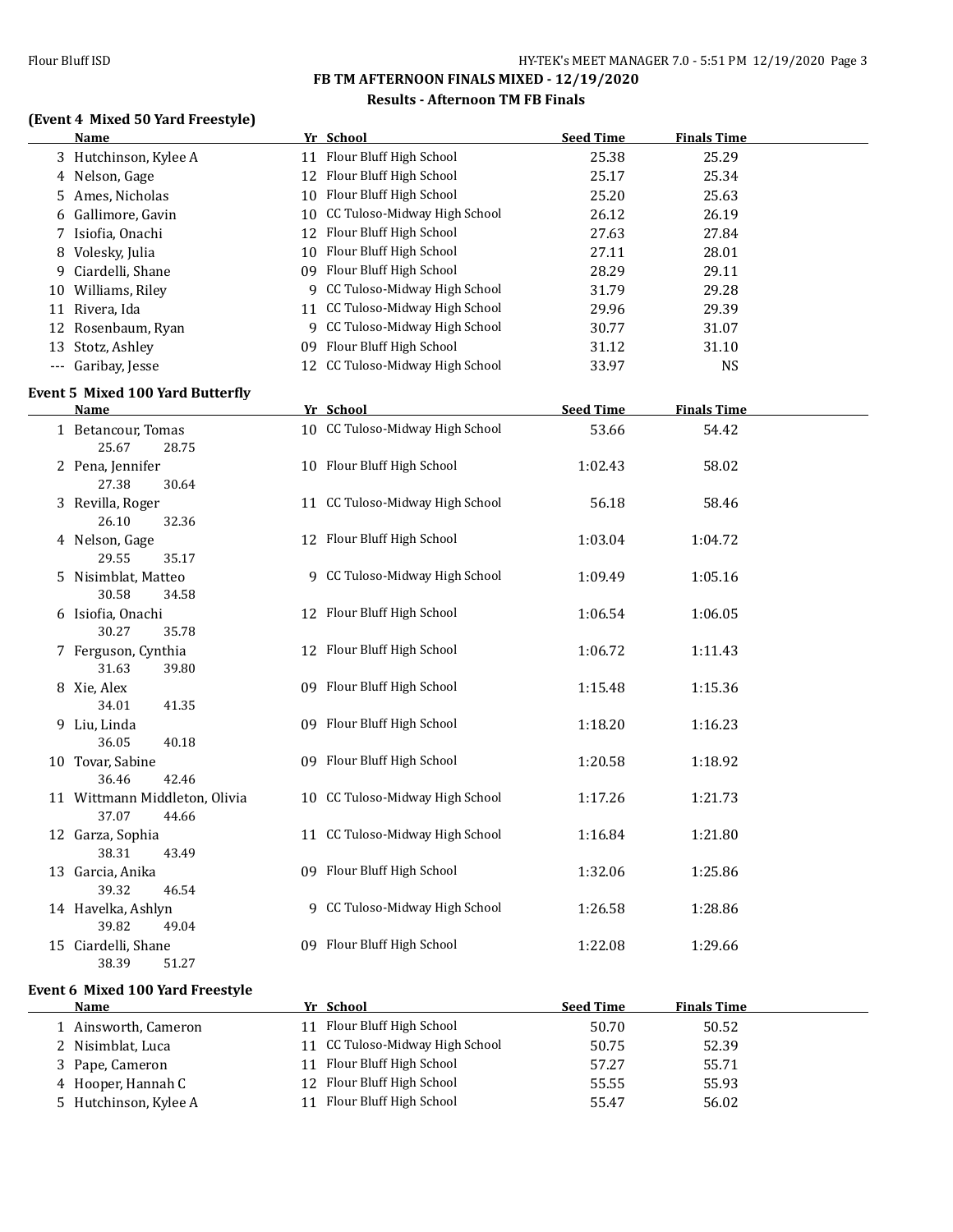#### **Results - Afternoon TM FB Finals**

## **(Event 6 Mixed 100 Yard Freestyle)**

|    | Name                            | Yr School                          | <b>Seed Time</b> | <b>Finals Time</b> |  |
|----|---------------------------------|------------------------------------|------------------|--------------------|--|
|    | 6 Craig, Alex<br>27.69<br>29.56 | 9 CC Tuloso-Midway High School     | 1:03.02          | 57.25              |  |
|    | 7 Zhang, Samuel                 | Flour Bluff High School<br>09      | 57.96            | 58.01              |  |
|    |                                 |                                    |                  |                    |  |
| 8  | Howard, Keira E                 | Flour Bluff High School<br>12      | 1:00.00          | 59.13              |  |
| 9  | Flores, Jacob                   | CC Tuloso-Midway High School<br>12 | 59.69            | 59.21              |  |
| 10 | Baxter, Jacob                   | Flour Bluff High School<br>09      | 1:00.69          | 59.34              |  |
|    | 28.58<br>30.76                  |                                    |                  |                    |  |
|    | 11 Steinbruck, Grace            | Flour Bluff High School<br>09      | 1:00.91          | 1:00.44            |  |
|    | 31.78<br>28.66                  |                                    |                  |                    |  |
|    | 12 Nguyen, Xander               | Flour Bluff High School<br>09      | 1:01.76          | 1:01.76            |  |
|    | 32.31<br>29.45                  |                                    |                  |                    |  |
| 13 | Gomez, Elias                    | CC Tuloso-Midway High School<br>q  | 1:07.61          | 1:04.28            |  |
|    | 30.53<br>33.75                  |                                    |                  |                    |  |
|    | 14 Rivera, Ida                  | CC Tuloso-Midway High School<br>11 | 1:05.19          | 1:05.41            |  |
|    | 30.54<br>34.87                  |                                    |                  |                    |  |
| 15 | Flores, Julie                   | CC Tuloso-Midway High School<br>10 | 1:09.18          | 1:08.43            |  |
|    | 32.66<br>35.77                  |                                    |                  |                    |  |
| 16 | Stotz, Ashley                   | Flour Bluff High School<br>09      | 1:10.31          | 1:09.84            |  |
|    | 32.97<br>36.87                  |                                    |                  |                    |  |
|    |                                 |                                    |                  |                    |  |

# **Event 7 Mixed 500 Yard Freestyle**

|   | <b>Name</b>          |       |       | Yr School |                            |                                 |       | <b>Seed Time</b> | <b>Finals Time</b> |  |
|---|----------------------|-------|-------|-----------|----------------------------|---------------------------------|-------|------------------|--------------------|--|
|   | 1 White, Grayson A   |       |       |           | 12 Flour Bluff High School |                                 |       | 5:12.94          | 5:04.63            |  |
|   | 27.52                | 29.68 | 30.78 | 31.02     | 31.13                      | 31.29                           | 31.16 | 31.23            |                    |  |
|   | 30.90                | 29.92 |       |           |                            |                                 |       |                  |                    |  |
|   | 2 Galbraith, Tanner  |       |       |           | 11 Flour Bluff High School |                                 |       | 5:36.72          | 5:20.79            |  |
|   | 28.70                | 31.46 | 31.48 | 32.56     | 33.22                      | 33.36                           | 32.98 | 33.46            |                    |  |
|   | 32.61                | 30.96 |       |           |                            |                                 |       |                  |                    |  |
|   | 3 Rioux, Olivia I    |       |       |           | 12 Flour Bluff High School |                                 |       | 6:02.43          | 5:55.17            |  |
|   | 32.76                | 35.92 | 35.93 | 36.55     | 36.31                      | 36.02                           | 36.69 | 35.77            |                    |  |
|   | 35.16                | 34.06 |       |           |                            |                                 |       |                  |                    |  |
|   | 4 Hutchinson, Connor |       |       |           | 09 Flour Bluff High School |                                 |       | 6:09.54          | 5:56.74            |  |
|   | 33.16                | 35.94 | 36.14 | 36.61     | 36.47                      | 35.66                           | 37.02 | 36.09            |                    |  |
|   | 35.63                | 34.02 |       |           |                            |                                 |       |                  |                    |  |
|   | 5 Gallimore, Gavin   |       |       |           |                            | 10 CC Tuloso-Midway High School |       | 6:09.00          | 6:02.23            |  |
|   | 32.65                | 37.33 | 37.24 | 38.05     | 36.71                      | 37.11                           | 37.15 | 36.12            |                    |  |
|   | 35.65                | 34.22 |       |           |                            |                                 |       |                  |                    |  |
|   | 6 Morgenroth, Avery  |       |       |           | 09 Flour Bluff High School |                                 |       | 6:13.92          | 6:03.19            |  |
|   | 33.88                | 36.90 | 36.86 | 37.08     | 37.17                      | 36.91                           | 37.64 | 36.87            |                    |  |
|   | 36.42                | 33.46 |       |           |                            |                                 |       |                  |                    |  |
| 7 | Gracia, Julian       |       |       |           |                            | 12 CC Tuloso-Midway High School |       | 5:58.02          | 6:16.02            |  |
|   | 33.33                | 39.12 | 37.98 | 37.34     | 38.50                      | 39.26                           | 39.73 | 38.82            |                    |  |
|   | 37.65                | 34.29 |       |           |                            |                                 |       |                  |                    |  |
| 8 | Rodriguez, Mikayla   |       |       |           | 12 Flour Bluff High School |                                 |       | 6:34.08          | 6:25.31            |  |
|   | 33.31                | 37.22 | 37.85 | 38.38     | 38.81                      | 39.88                           | 40.06 | 40.39            |                    |  |
|   | 40.25                | 39.16 |       |           |                            |                                 |       |                  |                    |  |
|   | 9 Djilali, Jamal     |       |       |           | 09 Flour Bluff High School |                                 |       | 6:23.52          | 6:32.50            |  |
|   | 33.59                | 38.09 | 39.69 | 39.87     | 40.99                      | 40.56                           | 40.81 | 40.29            |                    |  |
|   | 40.17                | 38.44 |       |           |                            |                                 |       |                  |                    |  |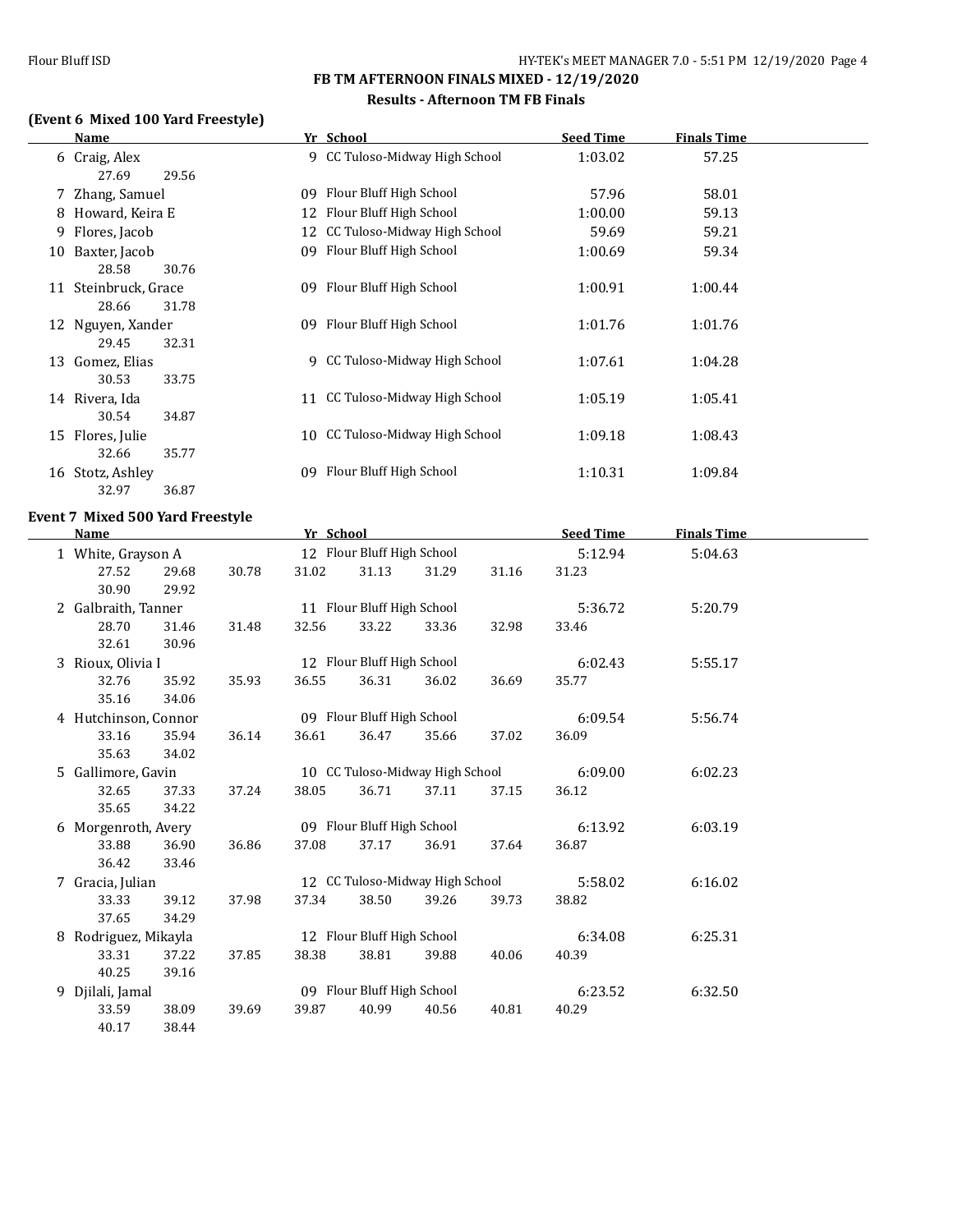#### **Results - Afternoon TM FB Finals**

## **Event 8 Mixed 200 Yard Freestyle Relay**

| <b>Team</b>                                            | Relay                     | <b>Seed Time</b>         | <b>Finals Time</b>       |
|--------------------------------------------------------|---------------------------|--------------------------|--------------------------|
| 1 CC Tuloso-Midway High School                         | B                         | 1:33.23                  | 1:36.88                  |
| 1) Vargas, Aidan M12                                   | 2) Nisimblat, Matteo M9   | 3) Revilla, Roger M11    | 4) Dear, Taylor M11      |
| 25.12<br>22.83<br>24.44                                | 24.49                     |                          |                          |
| 2 Flour Bluff High School                              | B                         | <b>NT</b>                | 1:39.62                  |
| 1) Garrett, Tucker J M12                               | 2) Ainsworth, Cameron M11 | 3) Pape, Cameron M11     | 4) White, Grayson A M12  |
| 25.13<br>22.98<br>25.56                                | 25.95                     |                          |                          |
| 3 Flour Bluff High School                              | D                         | <b>NT</b>                | 1:48.55                  |
| 1) Ames, Nicholas M10                                  | 2) Schlesinger, DJ J M12  | 3) Nguyen, Xander M09    | 4) Baxter, Jacob M09     |
| 25.62<br>26.42<br>29.05                                | 27.46                     |                          |                          |
| 4 CC Tuloso-Midway High School                         | D                         | 1:46.59                  | 1:51.22                  |
| 1) Flores, Jacob M12                                   | 2) Craig, Alex M9         | 3) Benavides, Andrew M10 | 4) Gracia, Julian M12    |
| 27.23<br>28.08<br>27.74                                | 28.17                     |                          |                          |
| 5 Flour Bluff High School                              | $\mathsf C$               | <b>NT</b>                | 1:54.84                  |
| 1) Isiofia, Onachi W12                                 | 2) Rioux, Olivia I W12    | 3) Stotz, Amanda W12     | 4) Militello, Mia C W12  |
| 28.35<br>28.11<br>28.03                                | 30.35                     |                          |                          |
| 6 Flour Bluff High School                              | $\overline{A}$            | 1:36.63                  | 1:54.91                  |
| 1) Steinbruck, Grace W09                               | 2) Volesky, Julia W10     | 3) Howard, Keira E W12   | 4) Ferguson, Cynthia W12 |
| 28.87<br>28.96<br>28.25                                | 28.83                     |                          |                          |
| 7 CC Tuloso-Midway High School                         | E                         | 2:07.77                  | 2:01.14                  |
| 1) Gomez, Elias M9                                     | 2) Adams, Zeke M10        | 3) Williams, Riley M9    | 4) Rosenbaum, Ryan M9    |
| 28.94<br>29.14<br>30.97                                | 32.09                     |                          |                          |
| 8 CC Tuloso-Midway High School                         | A                         | 1:54.45                  | 2:04.15                  |
| 1) Wittmann Middleton, Olivia W10 2) Flores, Julie W10 |                           | 3) Rivera, Ida W11       | 4) Garcia, Isabel W11    |
| 32.98<br>32.53<br>31.16                                | 27.48                     |                          |                          |
| 9 CC Tuloso-Midway High School                         | C                         | 2:04.76                  | 2:12.32                  |
| 1) Garibay, Jesse W12                                  | 2) Anguiano, Rhianna W10  | 3) Kromer, Brooke W11    | 4) Garza, Sophia W11     |
| 34.18<br>33.58<br>34.08                                | 30.48                     |                          |                          |

#### **Event 9 Mixed 100 Yard Backstroke**

|    | Name                                         | Yr School                          | <b>Seed Time</b> | <b>Finals Time</b> |  |
|----|----------------------------------------------|------------------------------------|------------------|--------------------|--|
|    | 1 Pena, Jennifer<br>30.54<br>27.40           | 10 Flour Bluff High School         | 58.98            | 57.94              |  |
|    | 2 Cortez, Monty                              | 11 CC Tuloso-Midway High School    | 59.76            | 1:00.77            |  |
|    | 29.53<br>31.24<br>3 Revilla, Roger           | 11 CC Tuloso-Midway High School    | 59.41            | 1:01.44            |  |
|    | 29.26<br>32.18<br>4 Zhang, Mona              | 09 Flour Bluff High School         | 1:06.33          | 1:07.78            |  |
|    | 32.59<br>35.19<br>5 Dear, Taylor             | 11 CC Tuloso-Midway High School    | 1:01.78          | 1:10.63            |  |
|    | 34.96<br>35.67<br>6 Adams, Zeke              | 10 CC Tuloso-Midway High School    | 1:11.35          | 1:12.04            |  |
|    | 37.38<br>34.66<br>7 Garcia, Isabel           | CC Tuloso-Midway High School<br>11 | 1:11.06          | 1:12.30            |  |
| 8  | 35.33<br>36.97<br>Griffin, Corbin            | 10 Flour Bluff High School         | 1:11.17          | 1:13.47            |  |
| 9. | 34.74<br>38.73<br>Wittmann Middleton, Olivia | 10 CC Tuloso-Midway High School    | 1:20.00          | 1:21.43            |  |
| 10 | 40.07<br>41.36<br>Liu, Linda                 | Flour Bluff High School<br>09      | 1:20.88          | 1:21.77            |  |
| 11 | 1:21.82<br>Gomez, Elias<br>40.25<br>43.16    | 9 CC Tuloso-Midway High School     | 1:22.70          | 1:23.41            |  |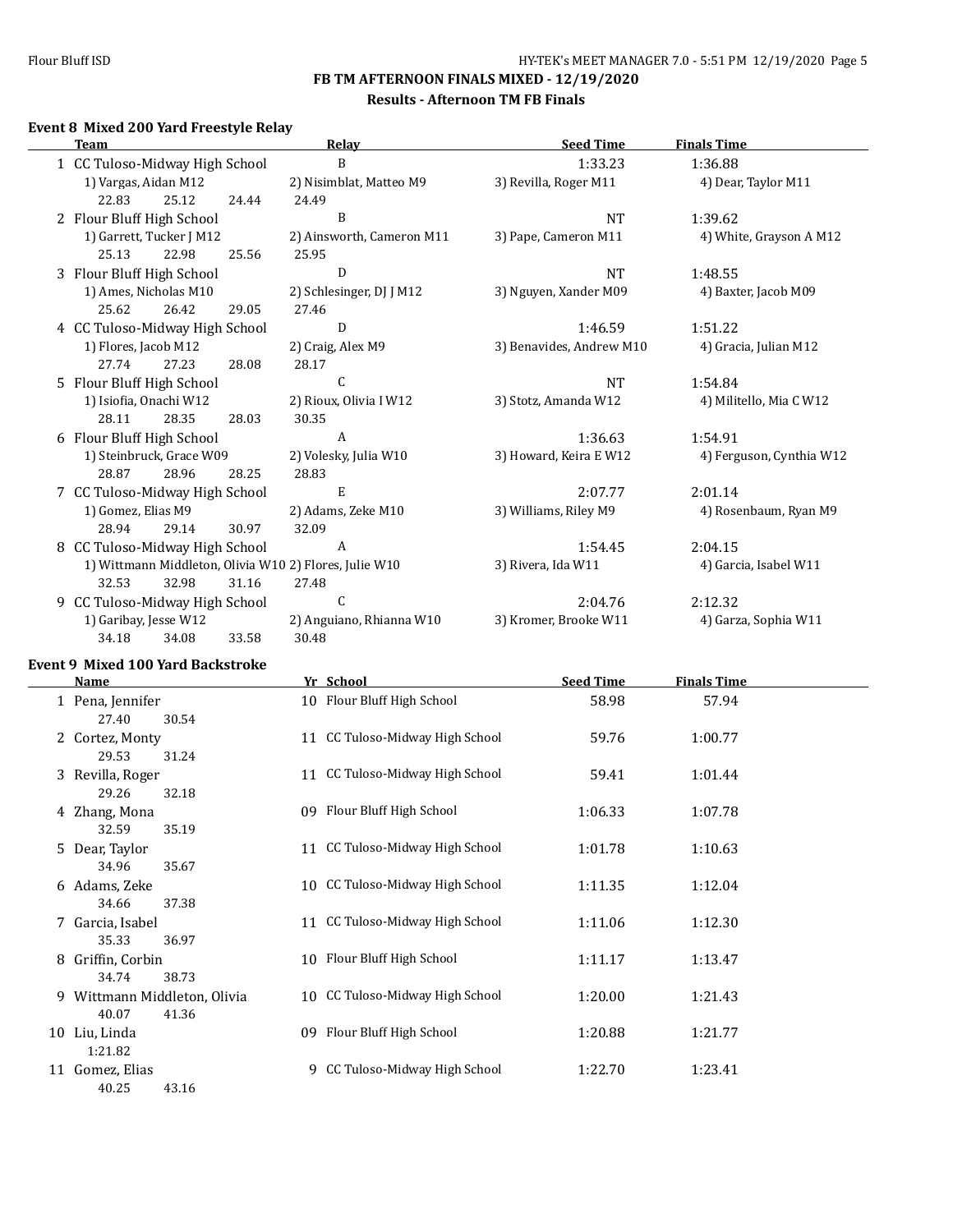## **FB TM AFTERNOON FINALS MIXED - 12/19/2020 Results - Afternoon TM FB Finals**

## **(Event 9 Mixed 100 Yard Backstroke)**

| Name                                                          | Yr School                       | <b>Seed Time</b> | <b>Finals Time</b> |  |
|---------------------------------------------------------------|---------------------------------|------------------|--------------------|--|
| --- Rosenbaum, Ryan<br>Not on back off wall<br>42.76<br>45.48 | 9 CC Tuloso-Midway High School  | 1:26.15          | DQ                 |  |
| --- Garibay, Jesse                                            | 12 CC Tuloso-Midway High School | 1:22.62          | <b>NS</b>          |  |
| Event 10 Mixed 100 Yard Breaststroke                          |                                 |                  |                    |  |
| Name                                                          | Yr School                       | <b>Seed Time</b> | <b>Finals Time</b> |  |
| 1 Vargas, Aidan<br>28.01<br>32.52                             | 12 CC Tuloso-Midway High School | 58.90            | 1:00.53            |  |
| 2 Garrett, Tucker J<br>30.47<br>35.79                         | 12 Flour Bluff High School      | 1:06.13          | 1:06.26            |  |
| 3 Orms, Patience<br>30.90<br>35.46                            | 10 Flour Bluff High School      | 1:07.56          | 1:06.36            |  |
| 4 Ames, Nicholas<br>31.48<br>37.00                            | 10 Flour Bluff High School      | 1:13.17          | 1:08.48            |  |
| 5 Schlesinger, DJ J<br>34.00<br>38.23                         | 12 Flour Bluff High School      | 1:10.14          | 1:12.23            |  |
| 6 Ferguson, Cynthia<br>35.46<br>41.13                         | 12 Flour Bluff High School      | 1:12.60          | 1:16.59            |  |
| 7 Stotz, Amanda<br>36.35<br>40.44                             | 12 Flour Bluff High School      | 1:19.51          | 1:16.79            |  |
| 8 Nguyen, Xander<br>36.34<br>40.54                            | 09 Flour Bluff High School      | 1:18.37          | 1:16.88            |  |
| 9 Militello, Mia C<br>37.25<br>42.53                          | 12 Flour Bluff High School      | 1:19.34          | 1:19.78            |  |
| 10 Williams, Riley<br>38.17<br>42.45                          | 9 CC Tuloso-Midway High School  | 1:23.20          | 1:20.62            |  |
| 11 Benavides, Andrew<br>39.43<br>44.02                        | 10 CC Tuloso-Midway High School | 1:21.06          | 1:23.45            |  |
| 12 Volesky, Julia<br>39.58<br>44.24                           | 10 Flour Bluff High School      | 1:24.20          | 1:23.82            |  |
| 13 Lee, Alivia<br>41.43<br>44.59                              | 09 Flour Bluff High School      | 1:27.28          | 1:26.02            |  |
| 14 Kromer, Brooke<br>41.94<br>44.25                           | 11 CC Tuloso-Midway High School | 1:24.06          | 1:26.19            |  |
| 15 Garza, Sophia<br>42.15<br>45.20                            | 11 CC Tuloso-Midway High School | 1:32.25          | 1:27.35            |  |
| 16 Anguiano, Rhianna<br>42.86<br>47.76                        | 10 CC Tuloso-Midway High School | 1:28.58          | 1:30.62            |  |
| 17 Havelka, Ashlyn<br>43.35<br>49.64                          | 9 CC Tuloso-Midway High School  | 1:35.78          | 1:32.99            |  |

## **Event 11 Mixed 400 Yard Freestyle Relay**

| <b>Team</b>                    |       |       |         | Relay                    |       |       | <b>Seed Time</b>           | <b>Finals Time</b>      |
|--------------------------------|-------|-------|---------|--------------------------|-------|-------|----------------------------|-------------------------|
| 1 CC Tuloso-Midway High School |       |       |         | A                        |       |       | 3:25.46                    | 3:29.23                 |
| 1) Betancour, Tomas M10        |       |       |         | 2) Dear, Taylor M11      |       |       | 3) Cortez, Monty M11       | 4) Nisimblat, Luca M11  |
| 24.61                          | 50.42 | 25.12 | 53.57   | 15.37                    | 54.57 | 24.01 | 50.67                      |                         |
| 2 Flour Bluff High School      |       |       |         | A                        |       |       | 3:40.34                    | 3:32.73                 |
| 1) Ainsworth, Cameron M11      |       |       |         | 2) Galbraith, Tanner M11 |       |       | 3) Nelson, Gage M12        | 4) White, Grayson A M12 |
| 24.17                          | 50.36 | 25.46 | 54.43   | 25.61                    | 54.04 | 25.38 | 53.90                      |                         |
| 3 Flour Bluff High School      |       |       |         | В                        |       |       | NT                         | 3:52.02                 |
| 1) Pena, Jennifer W10          |       |       |         | 2) Orms, Patience W10    |       |       | 3) Hutchinson, Kylee A W11 | 4) Hooper, Hannah C W12 |
| 27.90                          | 58.70 | 28.32 | 1:00.31 | 26.23                    | 55.69 | 27.05 | 57.32                      |                         |